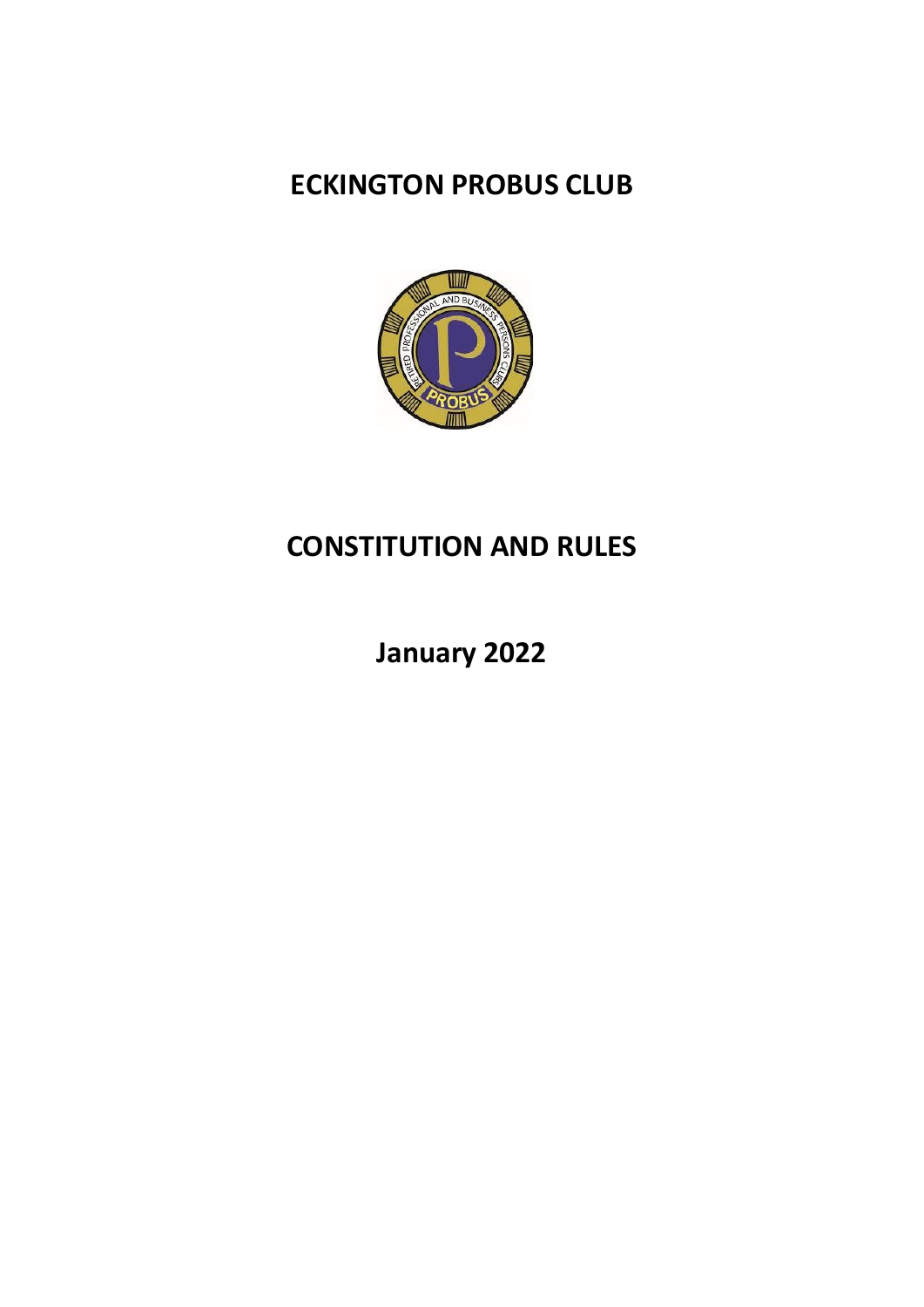### **ECKINGTON PROBUS CLUB**

#### **CONSTITUTION AND RULES**

#### **1. Name and Objects**

The Club shall be called the Eckington Probus Club.

The purpose of the Club is to provide a regular meeting point for a fellowship of retired or semi-retired professional and business people and their spouses or partners. The Club shall be non-political and non-sectarian in its activities.

## **2. Membership**

Membership shall be open to professional or business people who are retired or nearing retirement, together with their spouses or partners, for whom a Probus Club in the area of Eckington is a convenient choice. The total number of members shall be limited as the Club may from time to time determine.

Application for membership should be submitted to the Secretary, who will refer to the Committee and advise the prospective member accordingly. A prospective member may visit the Club as a guest of a member before making application.

#### **3. Management Committee**

There shall be elected at each Annual General Meeting a President/Chair, a Secretary, a Treasurer and a Publicity Officer/Webmaster and the affairs of the Club shall be managed by these Officers. The term of office of the Management Committee shall be one year. However, each Officer may stand for re-election or the members may propose and second replacements who are willing to stand for election. Three Committee members shall constitute a quorum.

Amendments to the Constitution and Rules may be made at the Annual General Meeting or a Special General Meeting provided that a minimum of two weeks' notice in writing of proposed amendments is given when such a meeting is called.

## **4. Meetings**

The Annual General Meeting shall be held in November each year and two weeks' notice shall be given of the Annual General Meeting or any Special General Meetings. The Secretary shall call a Special General Meeting if the majority of the Officers deem it necessary or on the written request of not less than ten members. Ten members shall constitute a quorum for General Meetings.

Ordinary meetings will (as from January 2022) be held on the third Wednesday in each month.